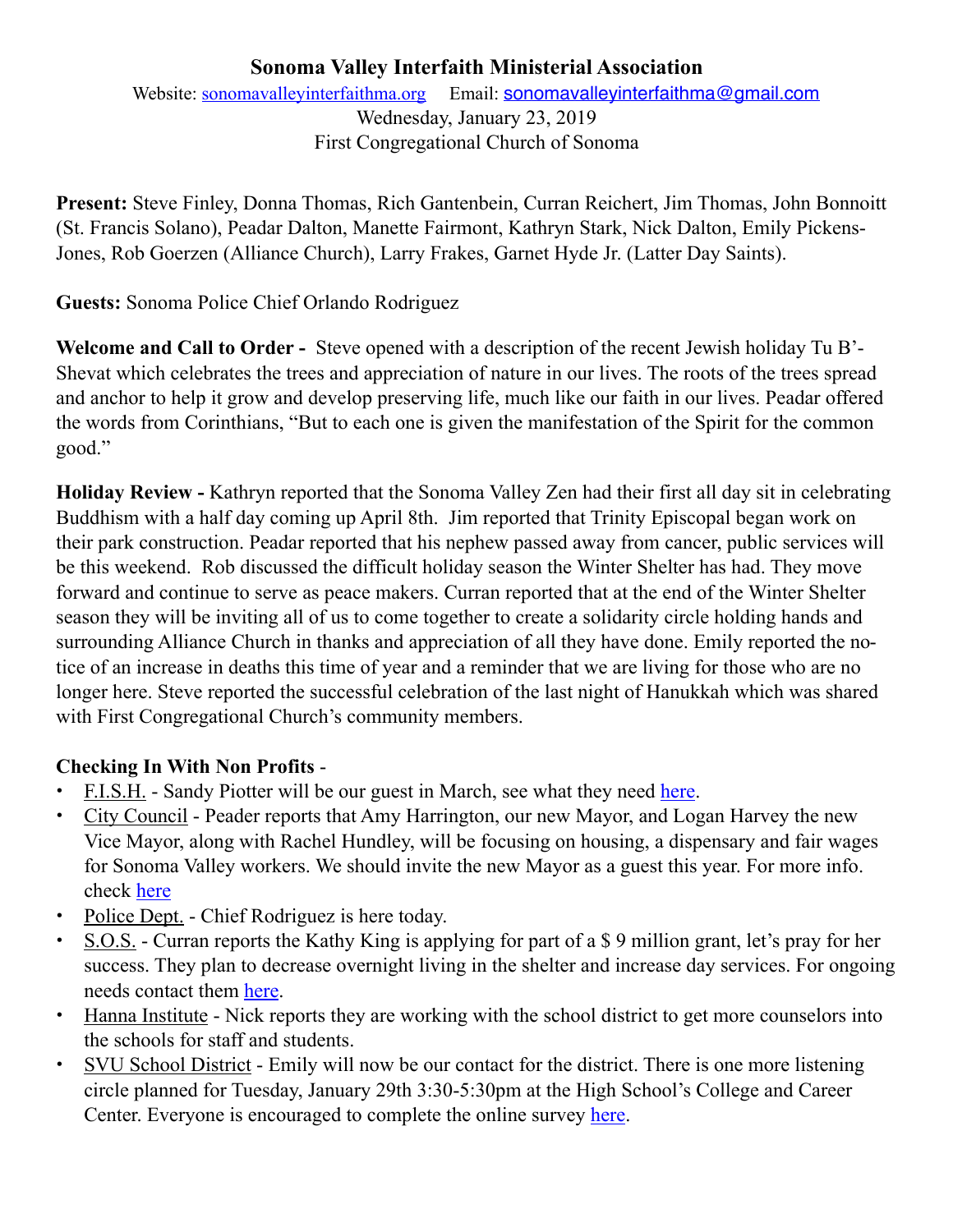## **Guest - Chief Orlando Rodriguez**

-Chief Rodriguez in charge of the City of Sonoma Police Department and is the Watch Commander for the County Sheriffs in Sonoma Valley. His vision is for Community Oriented Policing. He wants the deputies to be well known by having them go out into the community and introduce themselves and be involved in community events. Since he has been in office their contact with community oriented projects has increase significantly. Kids are looking forward to approaching officers. You are all encouraged to invite a deputy to your space to discuss emergency preparedness or to one of your community events. Please contact Taylor Moyeda, who does CSO planning for events, she can be reached at 707-996-3602 or [taylor.moyeda@sonoma-county.org](mailto:taylor.moyeda@sonoma-county.org) so she can arrange for someone to come out. We may invite the deputies to our meetings on a regular basis. It is also recommended your facility have a trauma kit, [here](https://www.grainger.com/search?searchQuery=trauma%20kit&suggestConfigId=1&searchBar=true) are some examples.

-The top two challenges they are facing: 1) *Homelessness*, the chief is attending the county alliance meetings discuss the need for a place for the homeless to go. Deputies are dealing with homeless issues daily. He believes we all, including his deputies, need to show compassion for the homeless. 2) *Sonoma's continued growth in population* and low income housing, which is still growing. We continue to have the same staffing levels as 2004 even though the population has increased significantly over the last 14 years. From 2008 to present they have had to cut 82 positions. They will always show up regardless. Customer service is the number one priority and he preaches this to all deputies. There are usually 10 staff on duty at a time in the city limits. Chief Rodriguez is trying to get 2 more Sonoma Police officers and 2 more Sonoma County units for our area.

-Manette asked if there is a central website to get information in case of an emergency. City of Sonoma has a Facebook page as does the Sonoma Sheriff. All Twitter and Instagram posts automatically post on Facebook pages. Sonoma Police Department has also joined Nextdoor, the online neighborhood App. Please sign up for Nixle alerts [here.](https://local.nixle.com/register/) During an emergency cell companies reserve priority spots from the towers for all law enforcement when service goes down. FYI: When you call 911 from your cell phone you are routed to CHP in Vallejo who then has to transfer you to the appropriate dispatch. The exception is if you are on a wifi network. It is best to have the dispatch number in your phone contacts to call in an emergency (707) 565-2121, if your are in Sonoma you can also call (707) 996-3601 for the Police Department who will dispatch officers.

-Nick will be sending information on free de-escalation training. He asked the chief to provide information on the Sonoma County Mobile Support Team (MST) and the city's emergency plan. The MST is in Sonoma Mon-Fri 11am-8pm helping deputies during mental crisis situations. The chief will email Tricia the names of the MST to be forwarded to you all. More information on MST [here.](https://sonomacounty.ca.gov/Health/Behavioral-Health/Community-Response-and-Engagement/Mobile-Support-Team/) They are working on a plan with the city manager for emergency preparedness and may need use of our buildings if they develop an emergency plan. We need to get coordination between all of the church sites as to donations and shelter availability. Curran noted that all churches should get zoned to be emergency shelters. Peadar reported that Rob Smith from Sonoma Valley Youth and Family Services, who we plan to invite to a meeting, can share the process to get permits for us all.

-Rob feels we should all heighten our awareness within our congregations and we should all have an emergency plan in place. We eliminate fear by being prepared.

-The chief is working with Superintendent Socorro Sheils to develop active shooter training in schools. Officers currently do active shooter training with the fire department out at SDC.